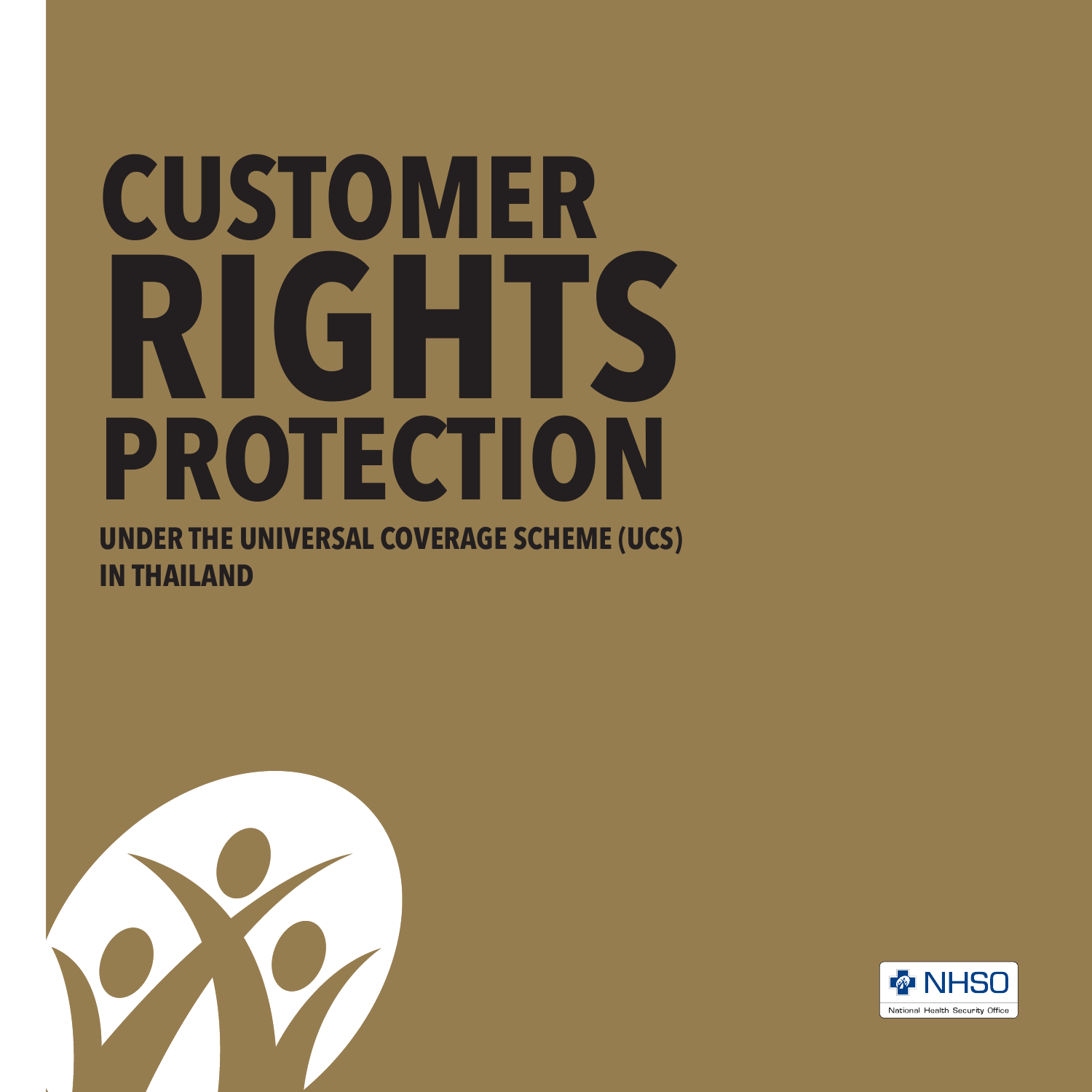#### **GUIDING PRINCIPLE OF**

# **RIGHTS PROTECTION IN THE UCS**

Health rights protection of the population in the UCS is based on principles of human rights. This led to the creation of channels to file complaints about sub-standard service or denial of rights to access to affordable care. In addition, the UCS includes a provision for no-fault compensation to be paid in case of injury or loss due to performance in a participating health service facility.

In 2018, the Ministry of Finance announced a regulation to provide preliminary compensation to health personnel who suffered injury or loss due to service provision in a government health service facility. Violations include being infected by a patient, accidental injury, or accident caused by a referral. At present, the Comptroller-General's Department and the MOPH have taken over responsibility for these payments, which draw upon the NHS fund.

# **EVOLUTION OF RIGHTS PROTECTION IN THE UCS**

The rights protection mechanism in UCS gradually expanded and developed from simple to comprehensive methods. Initially, channels were opened where people could get more information about their health rights and services. Then there was also decentralization of some services. Over time, the system expanded and became more sophisticated, e.g., through computerization of the Call Center.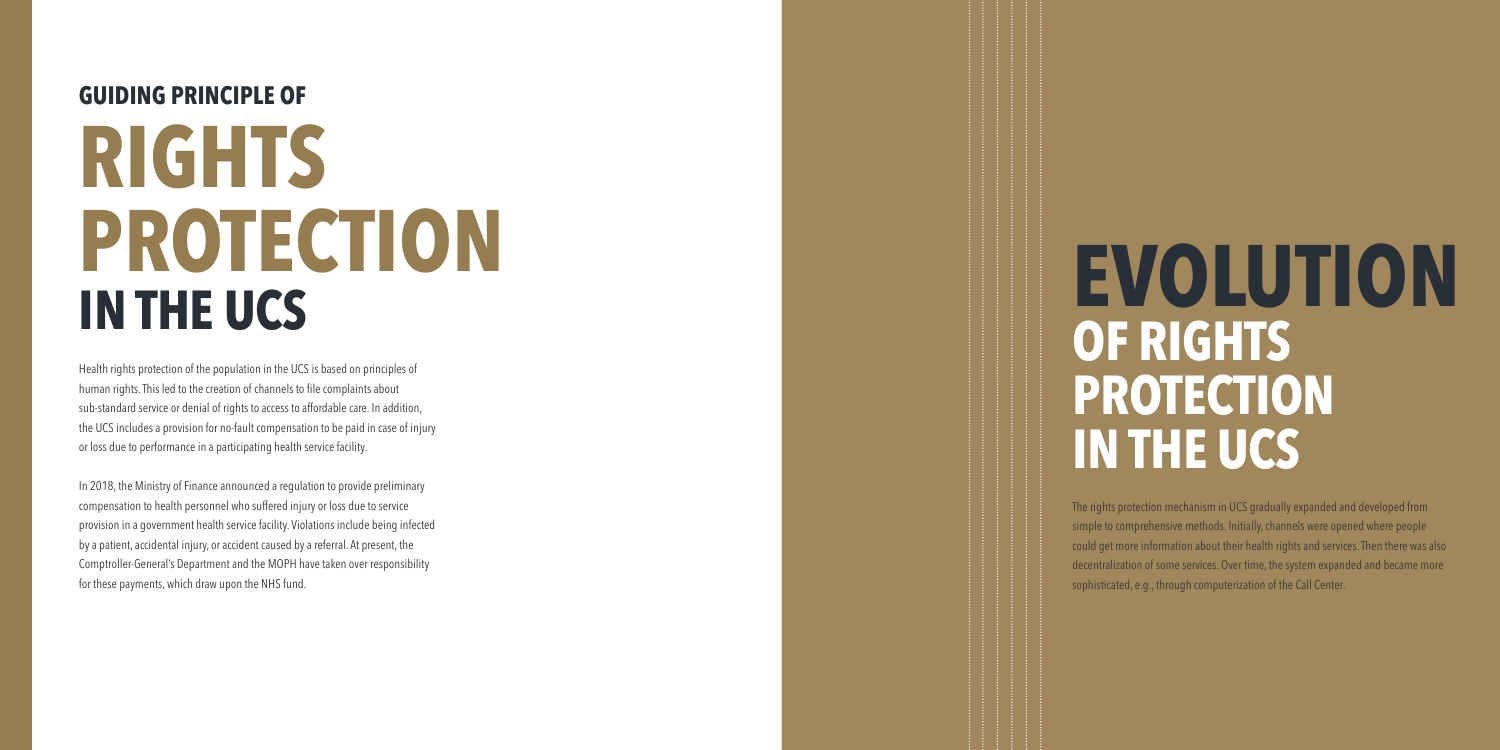#### **THE NHSO CREATED ITS OWN CALL CENTER (#1330) 2002**

## **2005**

**ADDED ANTI-RETROVIRAL THERAPY (ART) TO THE UCS BENEFITS PACKAGE FOR HIV+ PERSONS**

#### **UCS project in pilot sites with expansion nationwide (with the exception of Bangkok)**

MOPH establishes a Call Center (#1669) using a paper-based system to record complaints. The MOPH Call Center was open from 8:30 a.m. to 9:00 p.m. daily, with ten operators.

- **thus making it truly national**
- **• Enactment of the NHS Act**

**2002**

**200** 

**2003**

**2004**

2005

**• Establishment of the NHSO** 

The NHSO created its own Call Center (#1330) with ten operators

#### **Project to reduce the wait for cataract surgery**

- This involved the computerization of the Call Center approach
- A special office at the NHSO was set up to receive complaints
- This service was decentralized to the provincial health office

#### **Increase of the rehabilitation fund for the disabled**

- Developed a system of mediation for preliminary compensation payments as per Article 41
- **expansion of the project to include Bangkok,<br>
thus making it truly national<br>
<b>expansion of the NHS Act**<br> **expansion of the NHS Act**<br> **From ACC** The NHSO created its own Call Center (#1330)<br>
with ten operators<br> **Project to** • Developed a computerized Call Center system (Customer Relationship Management Software) with 24-hour service

# **Added anti-retroviral therapy (ART) to the UCS 2005 2004 2004 2003 2002 2003 2007 2007 2007**

## **2010**

**EXPANDED THE RIGHTS OF UNDOCUMENTED PERSONS IMPLEMENTED AN ORPHAN DRUGS PROGRAM**

**2008**

**2007**

**2006**

**2009**

- **• Launch of the Community Health Fund for health prevention and promotion interventions**
- **• Implemented compulsory licensing for expensive, life-saving drugs**
- Creation of a Coordination Center for UCS
- Creation of an NHSO consumer service center inside participating health service facilities
- Provided call center service for the toxicology center (discontinued on 31 March 2012)
- **benefits package**
- **• Implemented a program for high-cost diseases**
- **• Heart surgery queue reduction program**

Started offering awards for excellence in the consumer service center inside participating health service facilities of the UCS

- **• Added renal replacement therapy for end-stage chronic kidney failure to the benefits package**
- **• Added a methadone maintenance program for opioid addiction patients to the benefits package**

Launched the "Love Care: Dare to Love, Dare to Get Checked" project for HIV and unwanted pregnancy telephone counselling (discontinued on Jan. 2, 2009) • **Added traditional Thai medical services to UCS**<br>• **Implemented a program for high-cost diseases**<br>• **Heart surgery queue reduction program**<br>Started offering awards for excellence in the consumer ser<br>center inside partici

- **• Develop the high-cost medicine scheme (Category E2)**
- **• Project to reduce queues in the treatment of kidney stones**
- **• Added influenza vaccine to the benefits package**

Established the independent complaint receiving unit according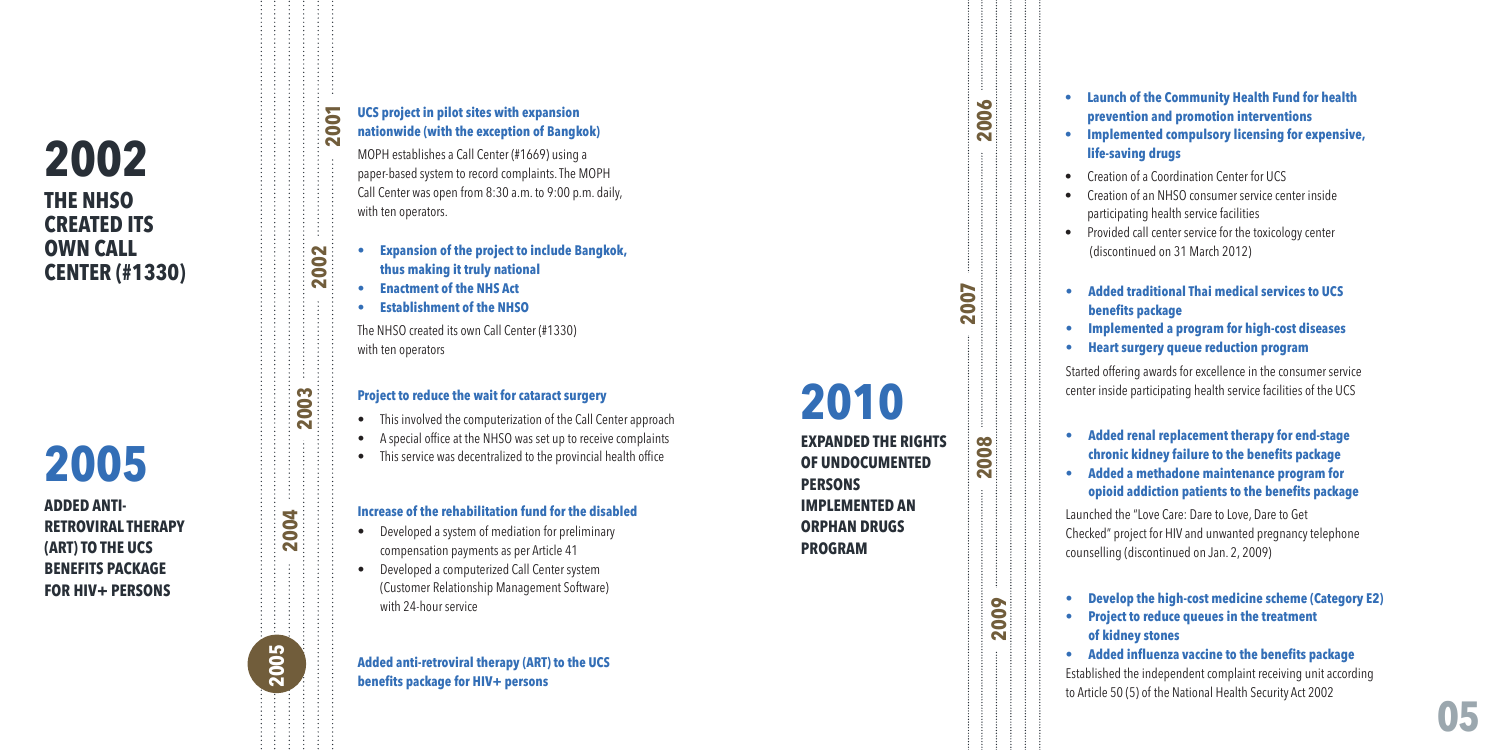#### **DESPITE THE FLOOD DISASTER, THE NHSO CALL CENTER SERVICE WAS NEVER INTERRUPTED 2011**

#### **Expanded the rights of undocumented persons Implemented an orphan drugs program**

**2010**

**2011**

**2012**

**2013**

**Started screening for complications of diabetes and hypertension** Despite the flood disaster, the NHSO Call Center service was never interrupted

- **• Added heart transplant and pediatric liver transplant to the benefits package**
- **• The government launches the Emergency Claims Online Project (EMCO)** Developed an alternative system for BCP in case of a natural disaster
- 
- **NHSO established a National Clearing House**<br>• **NHSO was assigned to be the reimbursement agency for Local Government Officer Medical Benefits Scheme**<br>• **Expansion of flu vaccine coverage Added stem cell transplantat agency for Local Government Officer Medical Benefits Scheme**
- **• Expansion of flu vaccine coverage**
- **• Added stem cell transplantation for leukemia and lymphoma in the benefits package**

During political demonstrations, the NHSO Call Center

# **2014**

**LAUNCHED A SYSTEM TO FIND HOSPITAL BEDS FOR PATIENTS BEING TREATED IN PRIVATE HOSPITALS OUTSIDE THE UCS**

**FOR THE CARE OF PATIENTS IN THE 2016**

- **• Development of Long Term Care Scheme**
- **• Integrated cancer treatment into a single standard service**
- Discontinued the provincial NHSO branch offices
- Created a Committee for Quality Control and Standards at the regional level
- Due to political demonstrations, the NHSO Call Center was moved to Ayuthaya Province
- Launched a system to find hospital beds for patients being treated in private hospitals outside the UCS
- **• Expansion of coverage for delivery, regardless of number of births**
- **• Expanded the list of E2 drugs**
- **• Expanded ART for all HIV cases, regardless of CD4 count**
- **• Initiated a project for the care of chronic psychiatric patients in the community**
- **• Long-term health care project for dependent elderly**

**2016**

**2015 2014**

2015

 $\blacktriangleleft$ 201

**2017**

Increased complaint channels for Chat services from 8.30-16.30 (official work days)

- **• Launch of the Universal Coverage for Emergency Patients program (UCEP)**
- **• Expanded cervical cancer screening service**
- Started aCall Center service for healthcare providers' inquiries
- NHSO Call Center provides information on the UCEP Program, and coordinates referral of patients to hospitals under UCS
- Integrate data throughout the three Public Health Insurance Scheme (CSMBS, SSO, and UCS)

**INITIATED A PROJECT CHRONIC PSYCHIATRIC COMMUNITY**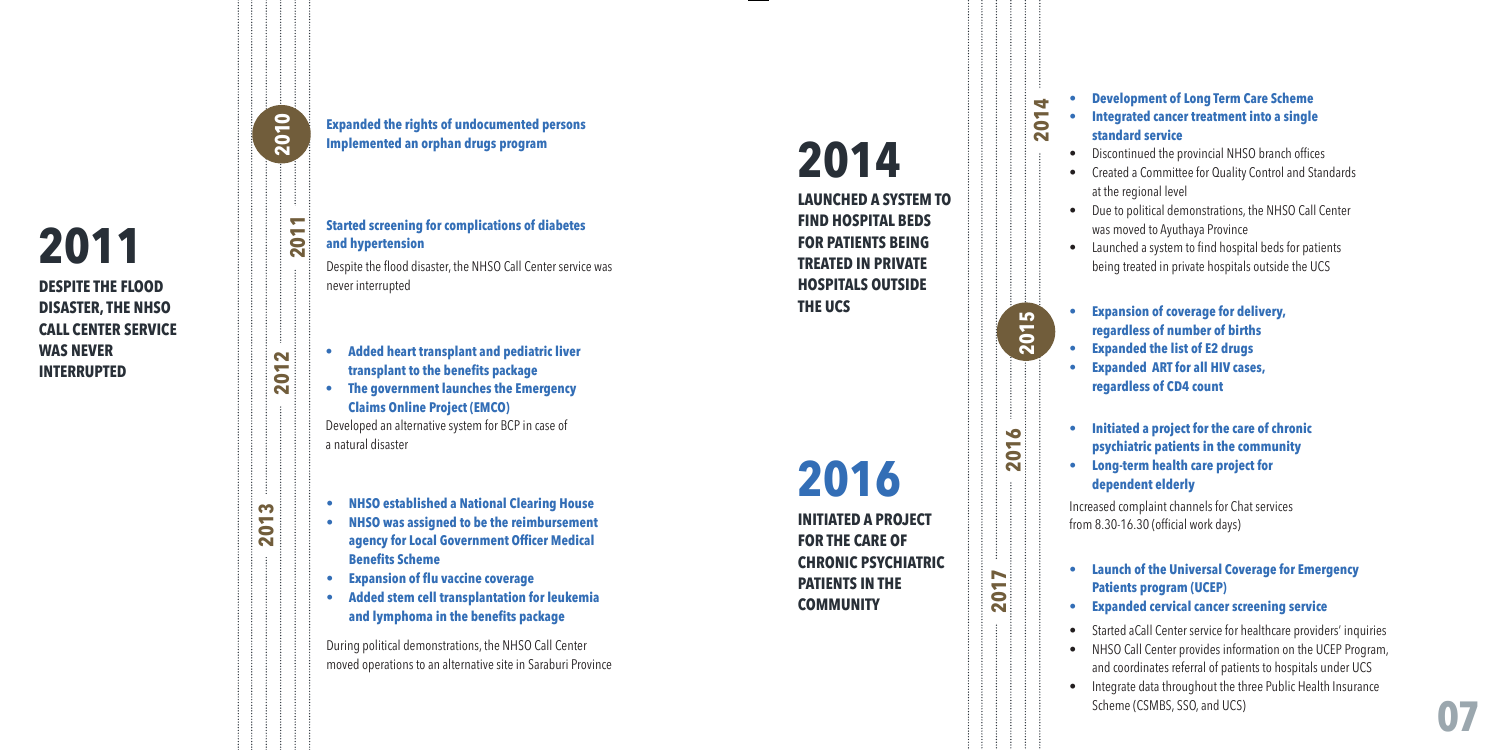

#### **DEVELOPED THE CALL CENTER SYSTEM TO ACCOMMODATE THE HEARING LOSS PERSONS 2019**

- **• Screening for colon cancer**
- **• Implemented Primary Care Cluster program**
- **Added HPV vaccine in the benefits package**
- **• One-day surgery program**

**2019 2018**

019  $\overline{\mathbf{N}}$ 

2018

**• Screening and treatment for hepatitis B virus**

- **• Expanded the list of E2 drugs**
- **• Expanded the disease promotion and prevention list to eight diseases**

Developed the Call Center system to accommodate the hearing loss persons, and integrate with the Thai Telecommunication Relay Service





**Development of rights protection for the population**

**IMPLEMENTATION** 

#### **OF RIGHTS PROTECTION UNDER THE UCS**

**ONE-STOP COMPLAINT SERVICE SYSTEM** 

The National Health Security Act designated the NHSO as the principal agency to ensure health rights protection of the population. Five activities are implemented to protect rights of the population.

#### **PROMOTION OF ACCESS TO RIGHTS** i.e. EXPANSION OF BENEFIT PACKAGE, EXPANSION OF **FACILITIES**

**ANALYZING A COMPLAINT** 

> **DISSEMINATION OF INFORMATION ABOUT RIGHTS** i.e. CALL CENTER, **INTERNET ETC**

**COMPENSATION FOR LOSS AND INJURY** 

**RIGHTS** 

**PROTECTION** 

**ACTIVITIES**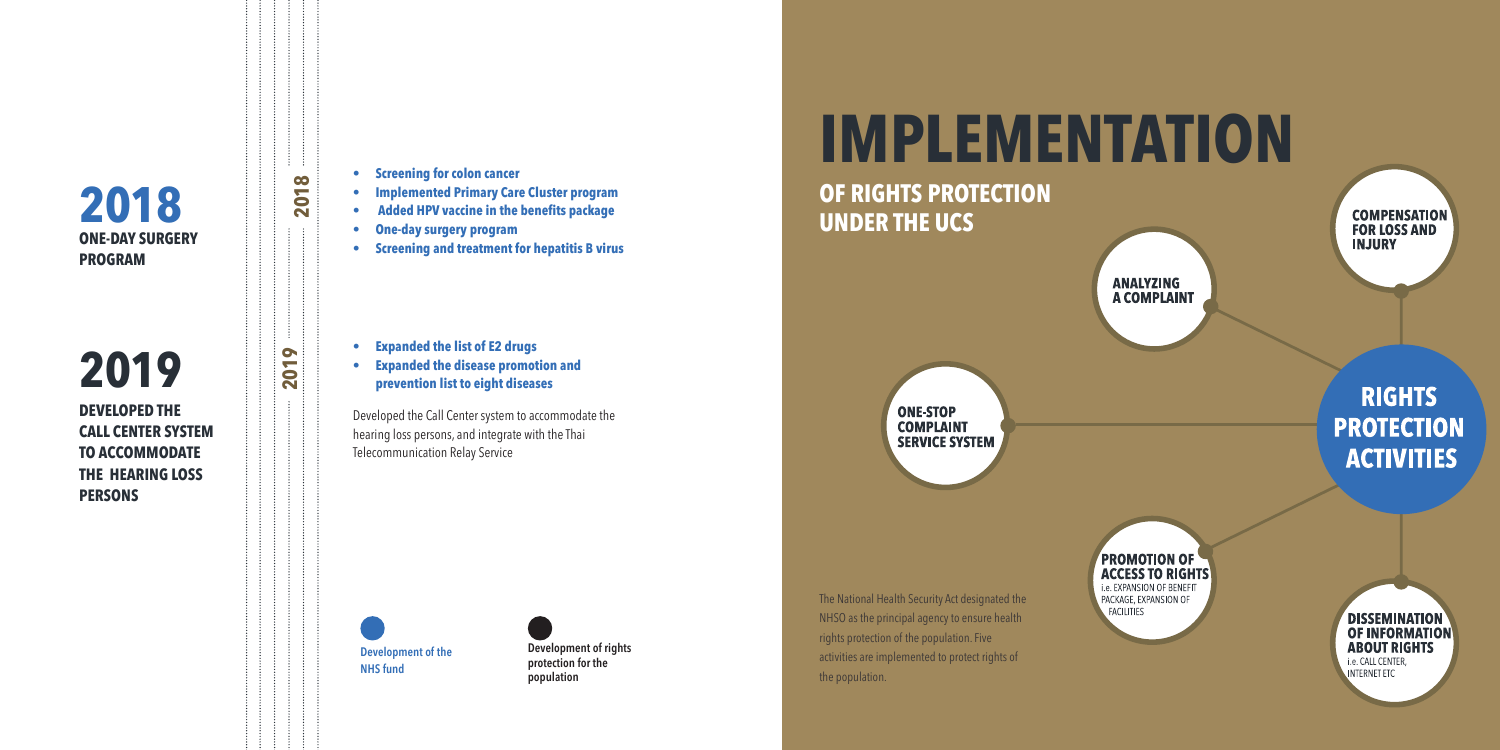## **STRUCTURE OF RIGHTS**

**PROTECTION OF THE NHSO**



| <b>KEY ISSUE</b>                                               | <b>RELATED ARTICLE</b>             | <b>DETAILS</b>                                                                                                                                                                                                                                                                                                                                                      |
|----------------------------------------------------------------|------------------------------------|---------------------------------------------------------------------------------------------------------------------------------------------------------------------------------------------------------------------------------------------------------------------------------------------------------------------------------------------------------------------|
| <b>RIGHTTO PUBLIC</b><br><b>HEALTH SERVICES</b>                | Articles 5, 6, 7, 8                | These articles specify that people have the right to receive<br>standard health services and to apply for registering with<br>another service facility, and provide citizens with the right to<br>receive health services from their primary provider, except in<br>the case of an accident or emergency illness, in which case<br>the nearest facility may be used |
| <b>CONTROL AND</b><br><b>OVERSIGHT OF</b><br><b>SERVICES</b>   | Article 26                         | NHSO has the authority and responsibility to oversee and<br>control services in accordance with standards specified by<br>the Board. The NHSO is to facilitate the filing and processing<br>of complaints about the health services in the participating<br>facilities.                                                                                             |
|                                                                | Article 50                         | The Standards and Quality Control Board directs<br>participating facilities to have a mechanism to receive<br>complaints, and define the criteria and steps in receiving<br>and processing a complaint                                                                                                                                                              |
|                                                                | Articles 57, 58, 59,<br>60, 61, 62 | These articles specify the process for reviewing a complaint<br>and potential disciplinary action                                                                                                                                                                                                                                                                   |
| <b>SERVICE FACILITY</b><br><b>RESPONSIBILITY</b>               | Article 45                         | This article describes the responsibility of the service facility<br>to be respectful of patient rights, and to collect information<br>related to services for NHSO staff inspection of quality                                                                                                                                                                     |
| <b>PAYMENT OF</b><br><b>PRELIMINARY</b><br><b>COMPENSATION</b> | Article 41                         | The Committee takes no more than one percent of the<br>amount payment for services to be deposited in a fund for<br>paying preliminary compensation to patients who claim to<br>have suffered injury or loss as a result of performance in a<br>participating service facility, regardless of whether the<br>perpetrator has been identified or not.                |

# **ARTICLES**

**UNDER NHS ACT RELATED TO RIGHTS PROTECTION**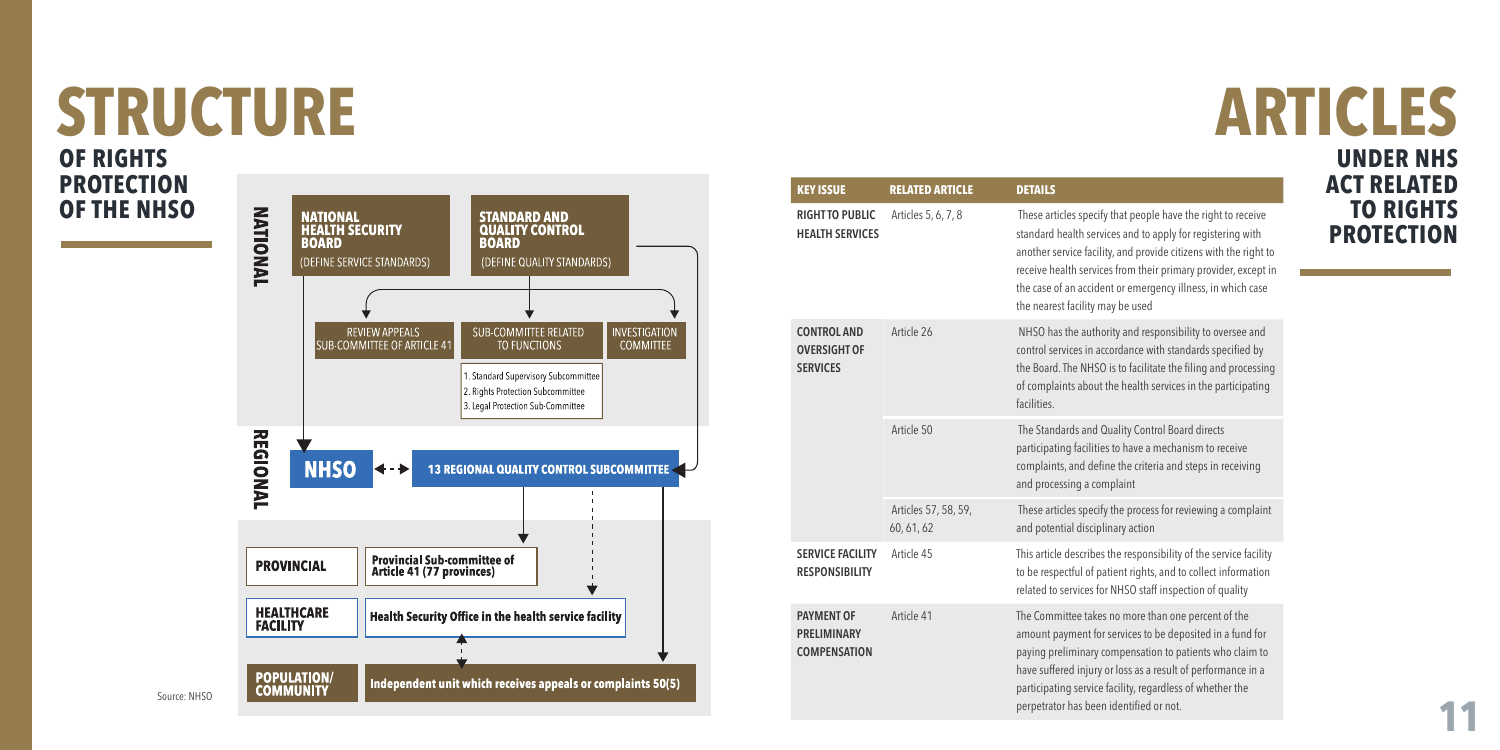# **3MAIN MECHANISMS**

#### **FOR RIGHTS PROTECTION IN THE UCS**

#### **THE CALL CENTER OF THE NHSO**

An overriding principle of the NHSO is to provide convenience for the population in accessing information and to provide feedback to the NHSO. The Call Center operates 24 hours a day, seven days a week.

#### **CIVIL SOCIETY/ PEOPLE'S NETWORK**

In 2009, the NHSO established the independent, free-standing complaint receiving unit outside the health service facility. The complaint receiving units receive complaints and help defuse conflict in cases of loss or injury due to the performance of a participating health facility.

#### **NHSO CUSTOMER SERVICE CENTER IN THE HEALTH FACILITY**

Customer service centers in the health facilities were established to ensure clear communication of the health insurance system and benefits, and help to avoid or defuse conflict and provide timely mediation when there are complaints. Many of these customer service centers have been up-graded to One-Stop Service Centers to try to meet all the needs of patients comprehensively.

**RIGHTS PROTECTION MECHANISMS IN UNIVERSAL COVERAGE SCHEME**



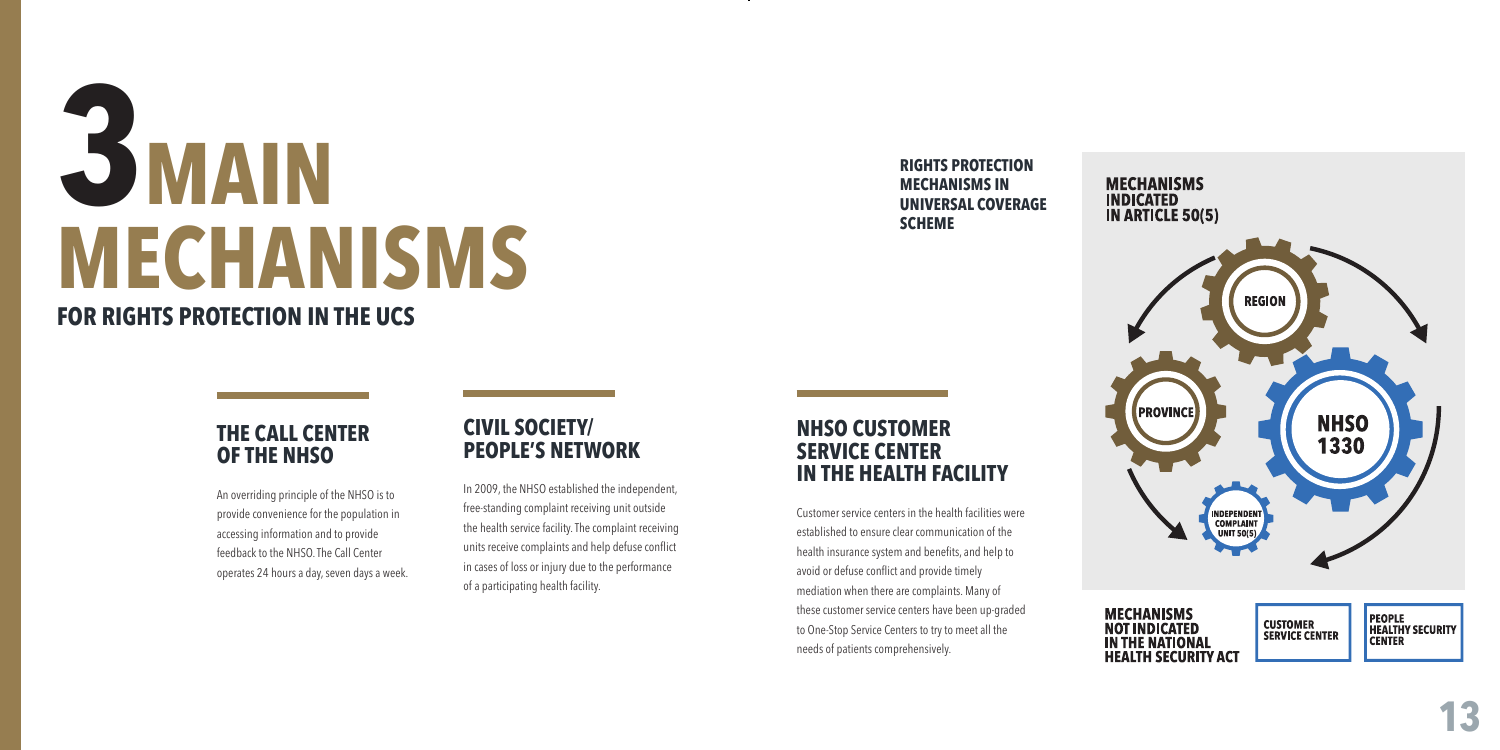# **THE COMPLAINT PROCESSING SYSTEM**



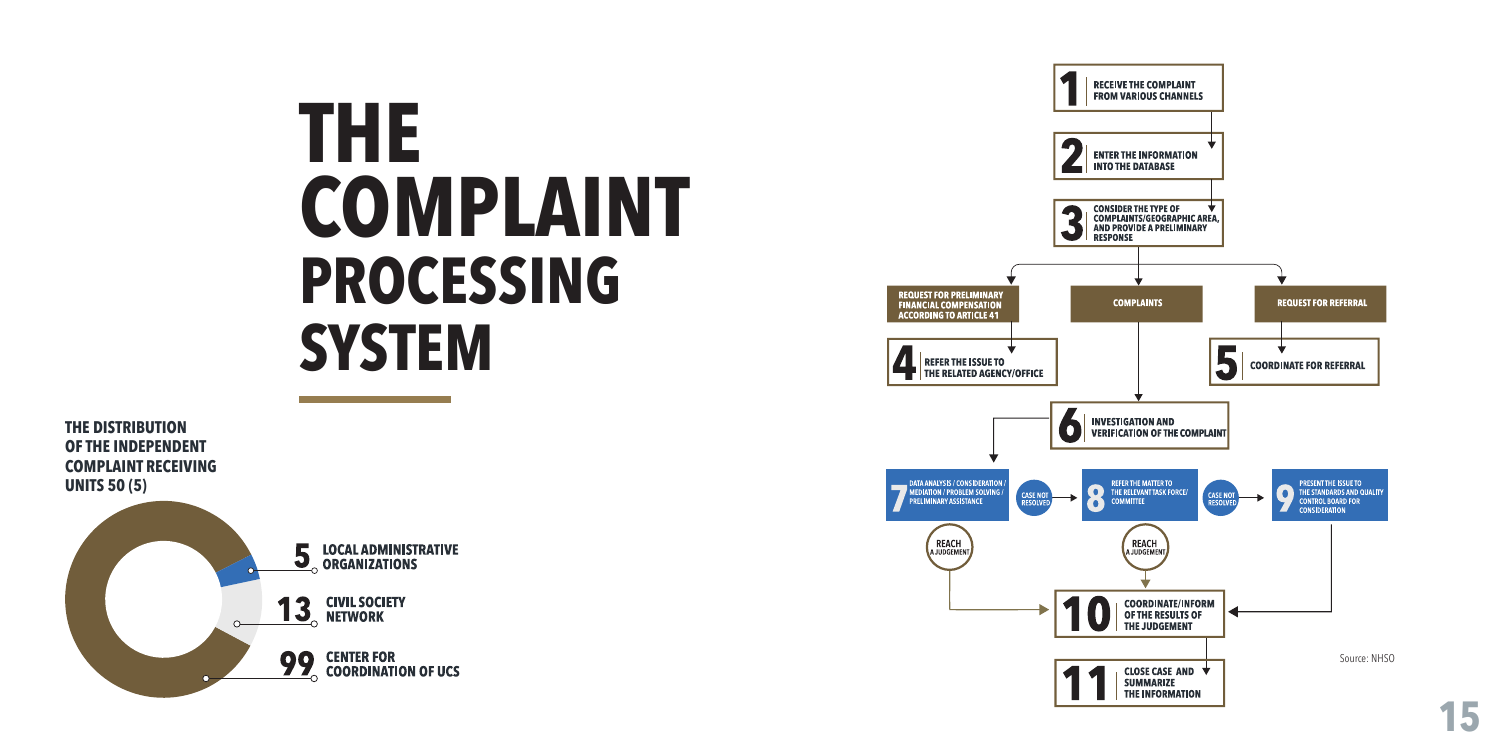## **RESULTS OF IMPLEMENTATION OF RIGHTS PROTECTION**

**OF THE NHSO** 

increased over time.



Source: NHSO

The main reason for a call is to request for information from a service customer (91%) and from a healthcare provider (6%).

■ 930,302

#### **CALLS TO THE CALL CENTER BY TYPE OF SERVICE ISSUE FOR FY 2018**



**Call for general complaint**

**0%**



#### **MOST COMPLAINTS WERE BY PERSONS WHO FELT THEY DID NOT RECEIVE SERVICES THEY WERE ENTITLED TO OR DID NOT EXPERIENCE CONVENIENT ACCESS. COMPLAINTS ABOUT MALPRACTICE OF HEALTH SERVICE DECLINED OVERTIME.**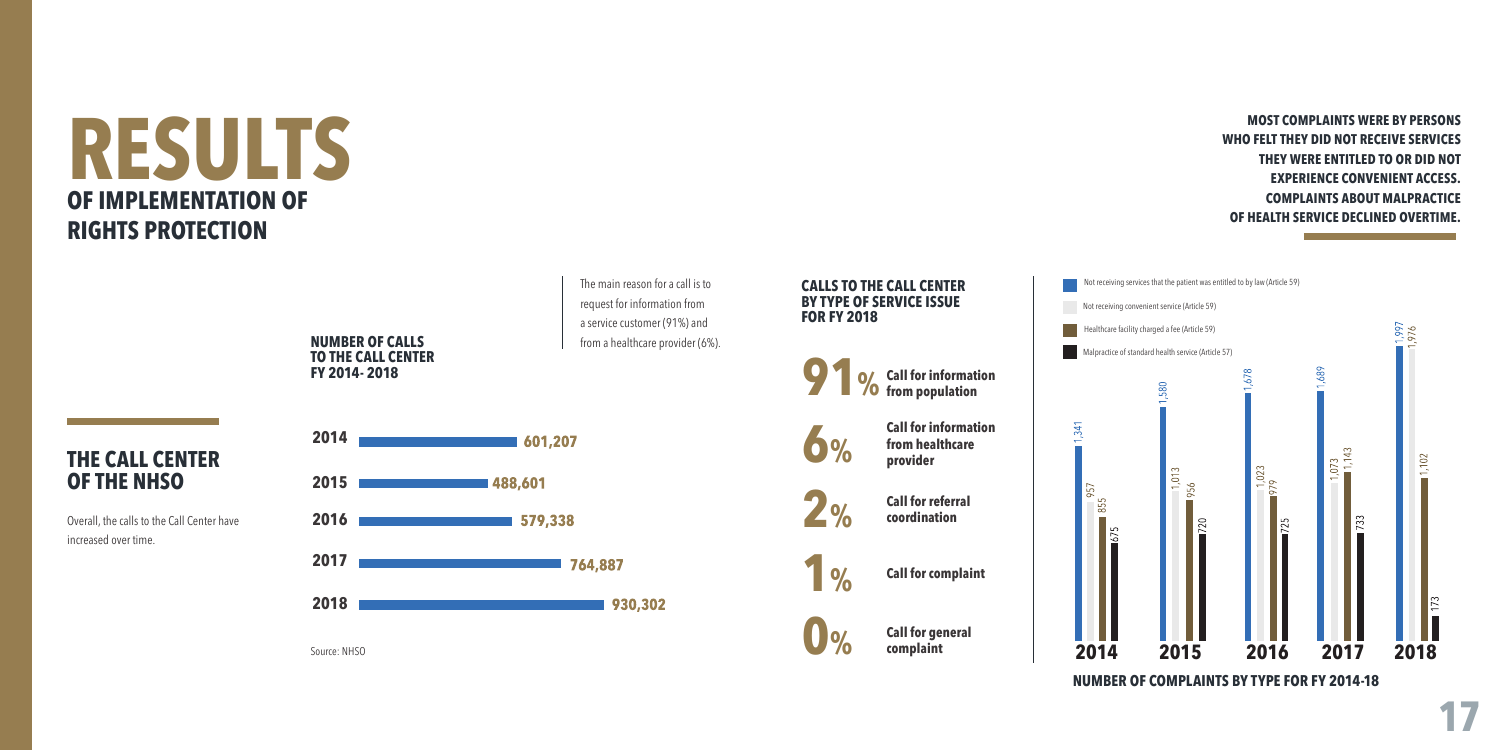**MOST OF THE CALLS WITH GENERAL COMPLAINTS WERE ABOUT DENIAL OF RIGHTS, INCONSISTENCY BETWEEN SERVICE AND NATIONAL ID CARD, AND REGISTRATION WITH A SERVICE FACILITY.**

#### **NUMBER OF COMPLAINTS BY TYPE FOR FY 2014-18**



Source: NHSO





#### **IN 2018, THREE-FOURTHS (76%) OF THE COMPLAINTS REPORTED TO THE CALL CENTER WERE RESOLVED WITHIN 25 DAYS OF FILING.**

Caller satisfaction (i.e., "good" service) with the Call Center was a relatively constant 87% during 2014-18. The assessment of patient satisfaction found that the level of satisfaction with claims processing was about 84% during 2015 – 18.

**PERCENTAGE OF CALL CENTER USERS WHO WERE SATISFIED WITH THE RESPONSE TO THEIR COMPLAINT**



Source: NHSO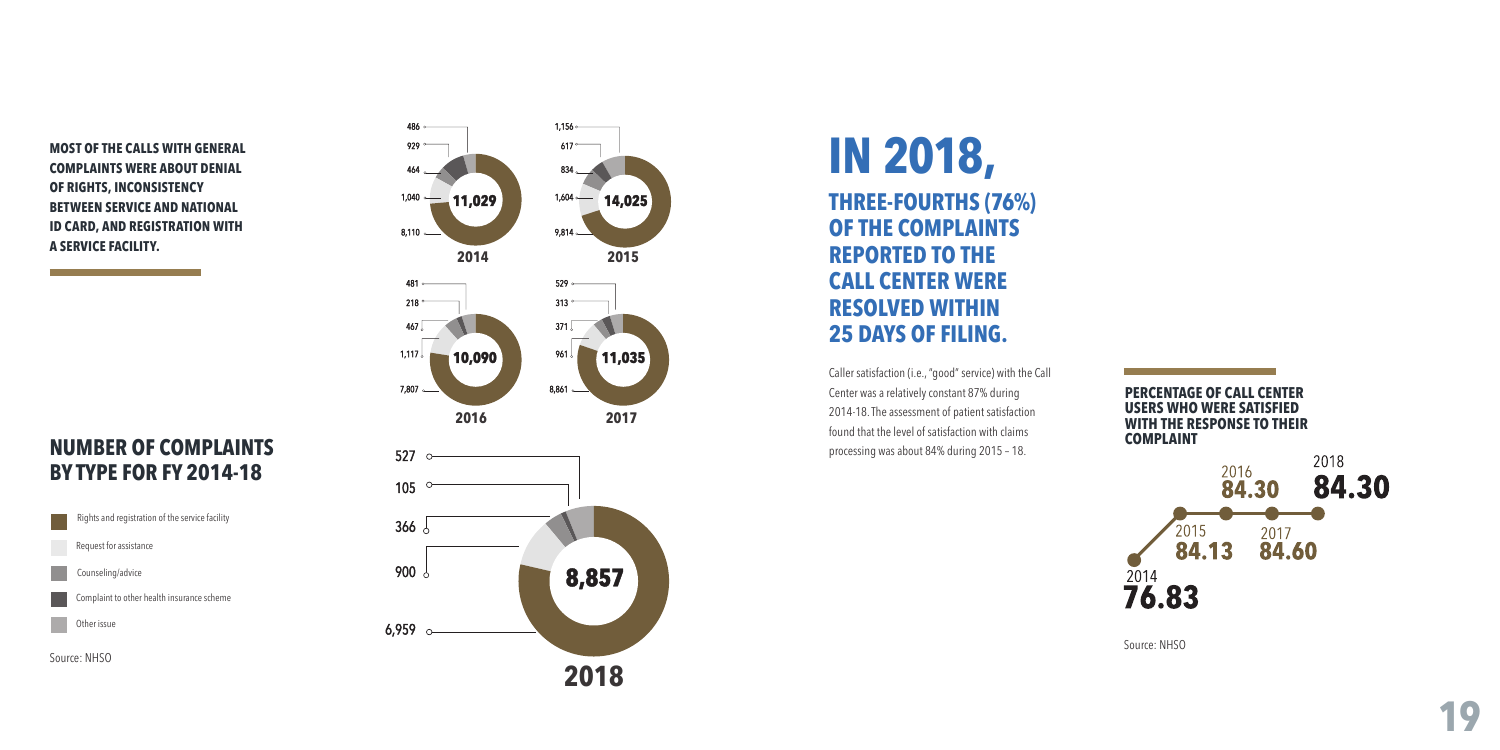**RECOGNITION AS A MODEL WHICH SHOULD BE EMULATED BY OTHER MEMBER COUNTRIES OF ASEAN,**

#### **ASEAN COMMITTEE OF CUSTOMER PROTECTION**

#### **AWARDS RECEIVED**

Honorary award for the organization with outstanding performance in the promotion of protection and human rights protection in 2013 from the National Human Rights Commission.

Recognition in 2014 of NHSO as a model consumer protection agency which is able to resolve complaints, awarded by the independent Committee for Consumer Protection.

Recognition as a model which should be emulated by other member countries of ASEAN, by the ASEAN Committee of Customer Protection.

# **BENEFIT OF RIGHTS PROTECTION IN THE UCS**

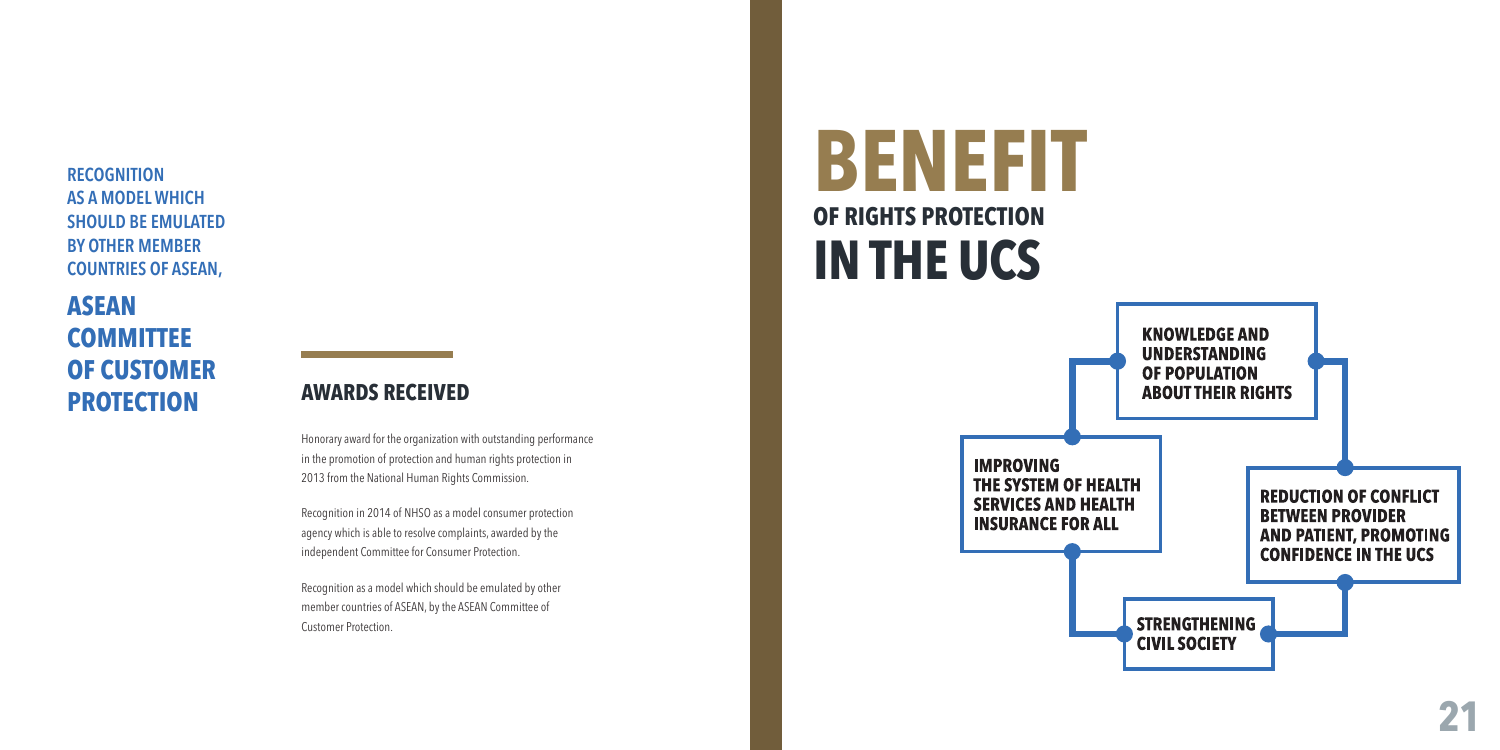# **FACTORS BEHIND SUCCESS**

#### **THE LAW CLEARLY SPECIFIES THE RESPONSIBILITY AND GUIDELINES FOR IMPLEMENTATION**

and the control of the control of the control of the control of the control of

The National Health Security Act of 2002 clearly specifies the role and guidelines for implementing a system of rights protection of the population. For any aspect of rights protection not specified in the 2002 Act, the NHSO has produced handbooks and guidelines to ensure there is full understanding of the process of implementation. This helps promote a unified service throughout the country and at the different levels of the health service system.

#### **PUBLIC SERVICE MIND-SET OF THE PROVIDERS**

A key unwritten factor behind the success of UCS in Thailand is the public service mind-set of the personnel and partners in the system. The NHSO has excellent staff who are knowledgeable and dedicated to their mission of rights protection for the system's beneficiaries.

#### **THE SYSTEM OF RIGHTS PROTECTION FOR CONVENIENT ACCESS AND CONFIDENCE IN THE SERVICES**

The NHSO gives premier importance to the system of rights protection for the population and strives to create and maintain a variety of channels so that filing a complaint is easy, patient-friendly, and leads to a timely and appropriate resolution.

#### **CONTINUOUS IMPROVEMENT OF THE SYSTEM**

The rights protection mechanisms of the NHSO began with the creation of the NHSO, and the NHSO continues to develop and improve the system up to the present. The NHSO continues to strive to make the rights protection system simple and straightforward, and tries to process complaints with the utmost efficiency and appropriate resolution to mold the UCS into one that meets all the needs of the population and is sustained indefinitely into the future.

#### **NETWORKING**

Another factor behind the success of the rights protection system of the NHSO is the collaboration with the network of CSOs, technical agencies and policy bureaus at the national level, regional health level, provincial level and the periphery. This collaboration helps reduce gaps in coverage, promotes open and comprehensive communication, and builds trust and confidence in the national health insurance system, health and clinical facilities and the providers and patients throughout.